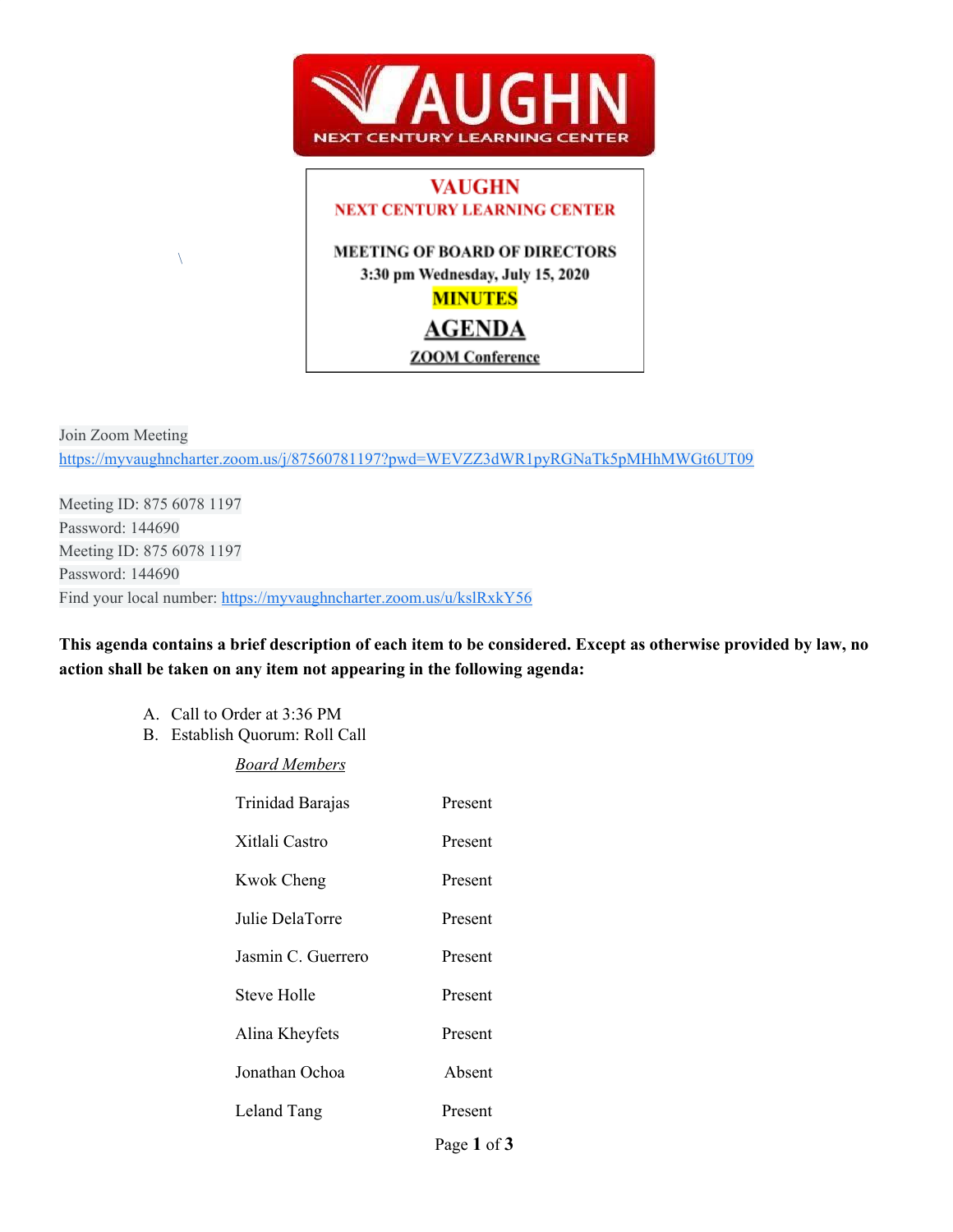# 1. Brandon Nguyen

**Public Comments:** Staff non-board member Frances Montoya shared that Vaughn Food Services was a celebrated example of exemplary service.

**Approval of Minutes:** The board is to review and approve the minutes from the June 10, 2020 Zoom board meeting.

*Board member Jasmin Guerrero made a motion to approve the minutes from the June 10, 2020 board meeting. Board member Julie DelaTorre seconded the motion. Roll call taken. Motion passed unanimously.*

### **Governance (40 Mins)**

| G <sub>1</sub> | LAUSD's 2019-2020 Annual Performance Oversight Report- The Board will review and<br>discuss the results of Vaughn's oversight review provided by LAUSD.                                                                                                                                                                                                                                                                                                                                                                                                                                                                                                                                                                                                                                                           | Information<br><b>Item</b> |
|----------------|-------------------------------------------------------------------------------------------------------------------------------------------------------------------------------------------------------------------------------------------------------------------------------------------------------------------------------------------------------------------------------------------------------------------------------------------------------------------------------------------------------------------------------------------------------------------------------------------------------------------------------------------------------------------------------------------------------------------------------------------------------------------------------------------------------------------|----------------------------|
| G <sub>2</sub> | <b>Nomination Committee for Board Vacancies – The Board will discuss and move to establish a</b><br>nomination committee that will start to search to fill vacant seats open due to term limits of<br>Board members. The Board will also consider term extension if needed to assure continuity of<br>Board functions.<br>Board member Jasmin Guerrero made a motion to establish a nomination committee that will<br>start to fill vacant seats open due to term limits of Board members. Board member K.Y. Cheng<br>seconded the motion. Roll call taken. Motion passed unanimously.<br>Board member Steve Holle made a motion to consider term extension if needed to assure<br>continuity of Board functions. Board member Xitlali Castro seconded the motion. Roll call taken.<br>Motion passed unanimously. | <b>Action</b> Item         |

### **Business and Operations (30 mins)**

| B1             | <b>Fiscal Matter - the Board will receive a presentation from the Director of Business</b><br>Services regarding school finance, instruction, and accountability for the 2020-2021<br>school year per SB 98. The Board will discuss its fiscal and legal responsibilities.                                                                                                                                                                                                                                                                                                              | Information<br><b>Item</b> |
|----------------|-----------------------------------------------------------------------------------------------------------------------------------------------------------------------------------------------------------------------------------------------------------------------------------------------------------------------------------------------------------------------------------------------------------------------------------------------------------------------------------------------------------------------------------------------------------------------------------------|----------------------------|
| B <sub>2</sub> | 2020-2021 Food Service Bid Authorization to Piggyback on the Downey Unified School<br>District Bid number #18/19-01 for Distribution of Dry, Refrigerated, and Frozen Food for<br>the 2020-2021 fiscal year- The Board will discuss and act on approval of the authorization to<br>piggyback on the Downey Unified School District under Bid number #18/19-01 for the<br>2020-2021 fiscal year.<br>Board member K.Y. Cheng made a motion to approve the piggyback on the Downey Unified<br>School District under Bid number #18/19-01 for the 2020-21 fiscal year. Board member Xitlali | Action Item                |